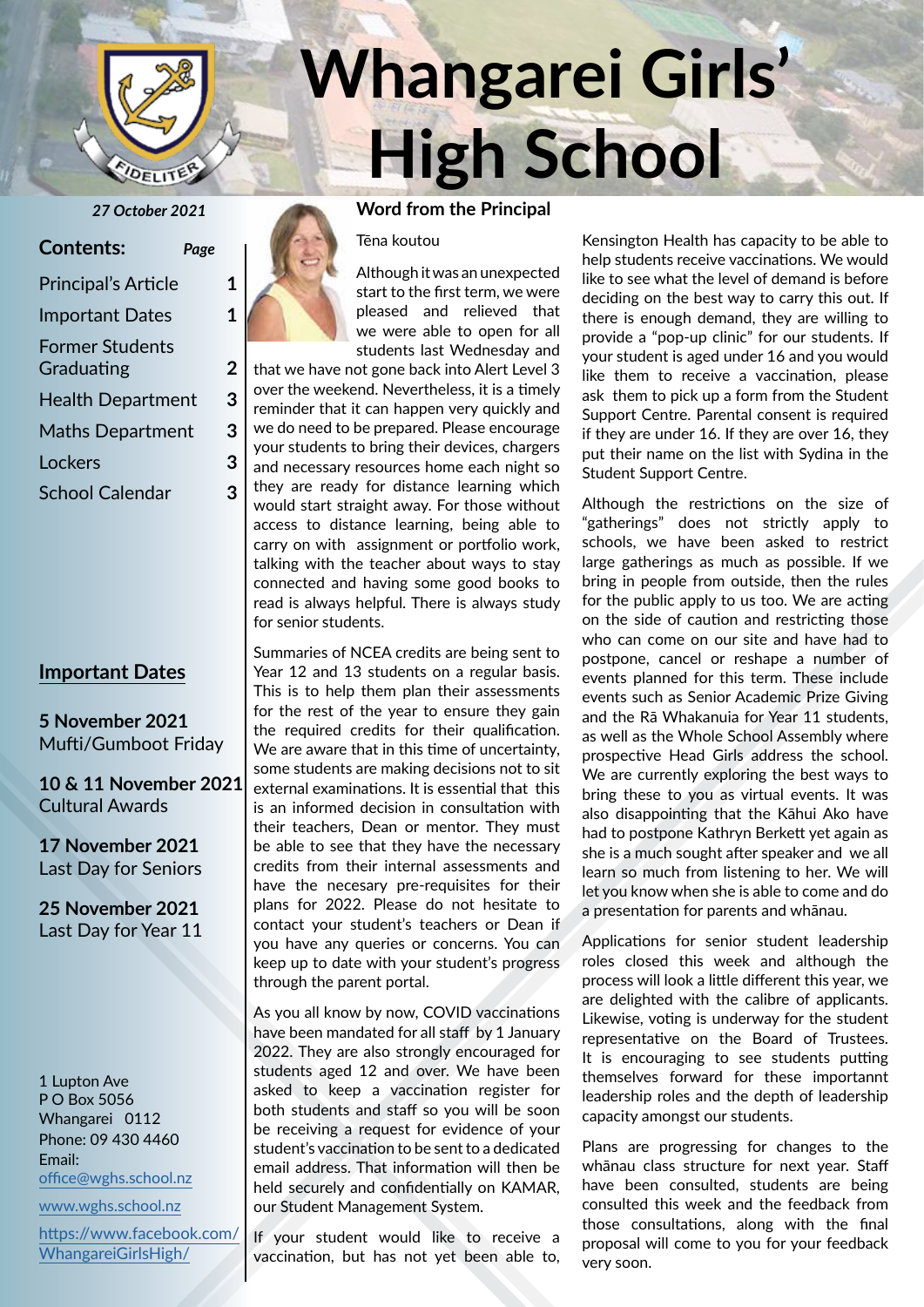Although we are living in uncertain times right now, please reassure your students that their wellbeing is paramount and their education will be well catered for. NZQA are giving great flexibility for senior students and teachers are tailoring the teaching and learning so every student knows what their next step is. Encourage them to have adquate sleep (without devices in their bedrooms), exercise regularly, maintain a healthy diet, make time for themselves to have some fun, do something for someone else and to practise gratitude on a daily basis – we all have things we are grateful for – even on a bad day!

This term will go very quickly, especially as we turn our attention to planning for 2022 at the same time as completing everything for 2021.

Kia kaha He aroha whakatō He aroha puta mai If kindness is shown, then kindness you shall receive.

Ngā manaakitanga

**Anne Cooper** *Principal*

# **Former students of Whangarei Girls' High School graduating from Te Herenga Waka - Victoria University of Wellington**

It is with pleasure that I enclose a list of your former pupils who have graduated from Victoria University between June 2020 and May 2021. We join with you in acknowledging and celebrating the students' wonderful success.

| <b>First Name</b> | <b>Last Name</b>  | Qualification                                 | <b>Majors</b>                                                          |
|-------------------|-------------------|-----------------------------------------------|------------------------------------------------------------------------|
| Abigail           | Wyatt             | <b>BA</b> - Bachelor of Arts                  | International Relations; Public Policy                                 |
|                   |                   | MSS - Master of Strategic Studies             |                                                                        |
| Amelia            | Blundell          | <b>MARCH - Master of Architecture</b>         | Architecture                                                           |
| <b>Breanna</b>    | Worthington       | <b>BA</b> - Bachelor of Arts                  | Criminology                                                            |
|                   |                   | <b>BAHONS - Bachelor of Arts with Honours</b> | Criminology                                                            |
| <b>Brooke</b>     | Soulsby           | <b>BAHONS - Bachelor of Arts with Honours</b> | English                                                                |
| <b>Ekta</b>       | Gray              | <b>BCOM - Bachelor of Commerce</b>            | Human Resource Management &<br><b>Industrial Relations; Management</b> |
| Georgina          | <b>Bidois</b>     | <b>BA</b> - Bachelor of Arts                  | <b>Political Science</b>                                               |
| Hayle             | Cameron           | <b>BA</b> - Bachelor of Arts                  | Criminology; Philosophy; Psychology                                    |
| Helen             | Campbell          | MSC - Master of Science                       | Forensic Psychology                                                    |
| India             | Herman            | <b>GDTCSC - GDip Teaching (Secondary)</b>     |                                                                        |
| Isabella          | Anderson          | <b>BMUS - Bachelor of Music</b>               | <b>Classical Performance</b>                                           |
| Kate              | Ryan              | <b>PGCPE - PGCert in Prof Economics</b>       |                                                                        |
| Kendra            | Scott             | <b>BAHONS - Bachelor of Arts with Honours</b> | Criminology                                                            |
| Kristy            | Hulse             | <b>BA - Bachelor of Arts</b>                  | <b>Media Studies</b>                                                   |
|                   |                   | <b>BCOM - Bachelor of Commerce</b>            | Marketing                                                              |
| Libby             | O'Brien           | <b>BSC</b> - Bachelor of Science              | Geology                                                                |
| Maddison          | Nicholl           | GDTCSC - GDip Teaching (Secondary)            |                                                                        |
| Marita            | Hunt              | MA - Master of Arts                           | <b>Creative Writing</b>                                                |
| McKensie          | Hooper            | <b>BA</b> - Bachelor of Arts                  | Criminology; Psychology                                                |
| Mili              | Davie-Martin      | <b>PGCNS - PGCert in Nursing Science</b>      |                                                                        |
| Monique           | Tobin             | <b>BA</b> - Bachelor of Arts                  | Film; Media Studies                                                    |
| Myra              | Coley             | MED - Master of Education                     |                                                                        |
| Rachel            | Evans             | <b>BAHONS - Bachelor of Arts with Honours</b> | <b>Cultural Anthropology</b>                                           |
| Sara              | Jenkins           | <b>GDTCPR - GDip Teaching (Primary)</b>       |                                                                        |
| Sarah             | <b>Barnes</b>     | <b>BAS - Bachelor of Arch Studies</b>         | Architecture                                                           |
| Shannen           | Smith             | BEDTECH - Bachelor of Education (Tchg) EC     |                                                                        |
| Sophie            | Gilbert-Keene     | <b>BA - Bachelor of Arts</b>                  | Art History; Philosophy                                                |
| <b>Tegan</b>      | Wedding - Speight | <b>BSC</b> - Bachelor of Science              | Geology                                                                |
| Victoria          | Cammell           | <b>BA - Bachelor of Arts</b>                  | Development Studies; International<br>Relations                        |